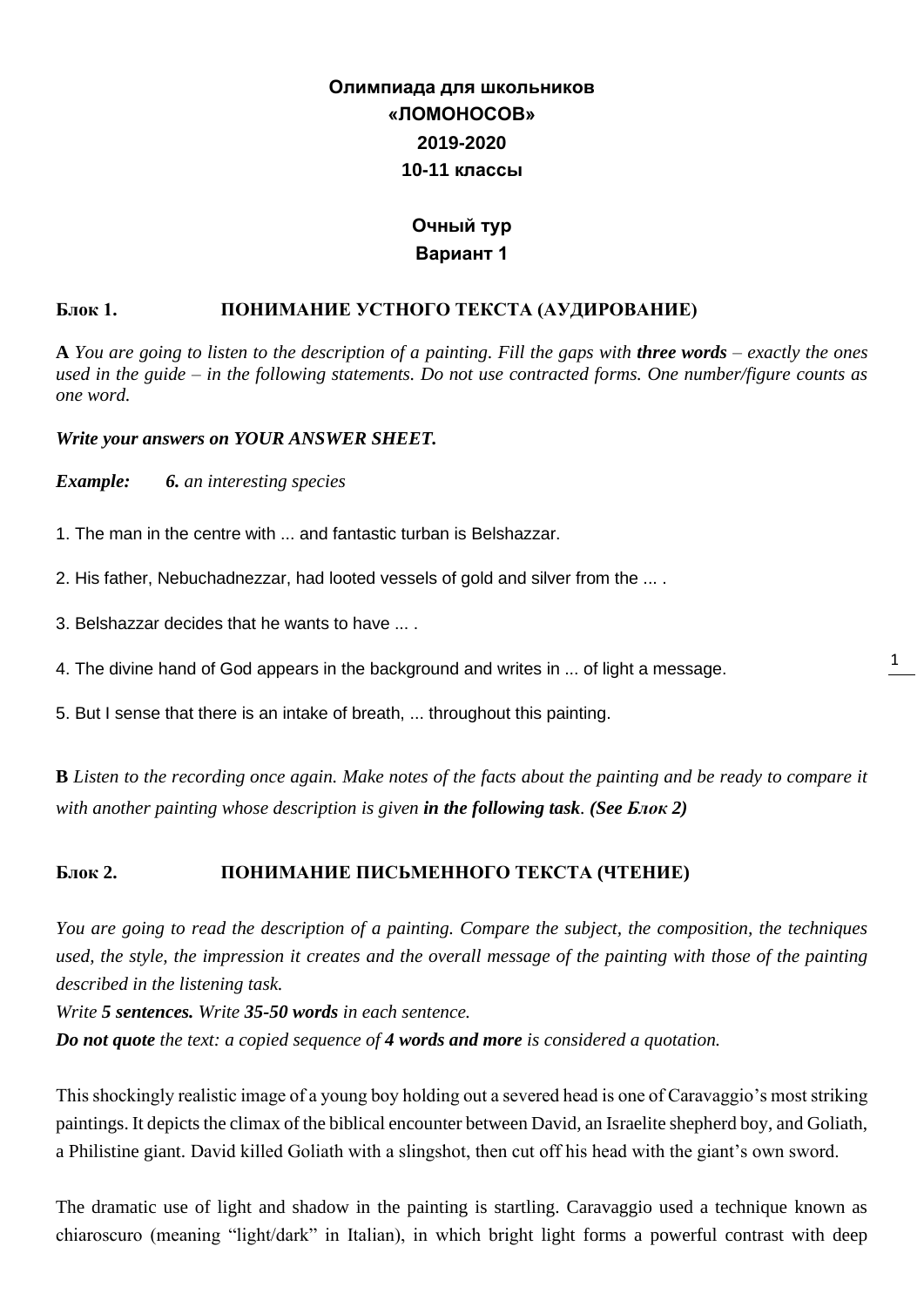shadow, creating a theatrical effect. David appears to have stepped forward into a spotlight, which also illuminates one side of Goliath's face and glints on the blade of the sword. The brightly lit areas draw attention to the figures' faces, emphasizing the human aspect of the biblical tale.

David is likely to be modeled on a youth from the streets of Naples, as Caravaggio preferred to depict characters who looked like real, solid people in his religious paintings. The head of Goliath is a self-portrait. Caravaggio was seeking a papal pardon after killing a man in a fight, and the painting has been interpreted as the artist offering up his painted head rather than his real one. It is said that as Caravaggio's life became increasingly troubled, his paintings grew darker, and this is one of the last he ever made.

## **Блок 3. ЛЕКСИКО-ГРАММАТИЧЕСКИЙ ТЕСТ**

**A** *You are going to read an extract from a book on linguistics. Five phrases have been removed from the text. Fill the gaps with the phrases from the list. There is one extra phrase you do not need to use.*

### *Write your answers on YOUR ANSWER SHEET.*

*Example: 6. vast array of tools*

| in a negative way | new way of describing |
|-------------------|-----------------------|
| in contact        | new words to describe |
| in particular     | the full range of     |

Are some languages more primitive than others? Most linguists would answer "no" to that question. All human languages have a system of symbols — spoken languages use sounds, signed languages use gestures — words, and sentences that can communicate 1. … concrete and abstract ideas. For this reason, linguists believe that all human languages are equally expressive — this is called linguistic egalitarianism. 2. … , there seems to be no correlation between linguistic complexity and the technological level of a society. Every language can create 3. … new situations and objects, and every language changes over time. Even relatively new languages, such as the creoles that emerge when languages come 4. … , are fully expressive. The same thing can be said about dialects. All dialects of a language are equally expressive. Although non-standard dialects may be viewed 5. … , this judgment is based on their social value, not on their linguistic expressiveness. So just as there are no primitive languages, there are no deficient dialects.

**B** *You are going to read an extract from a book on history. Find five words in the text which will fit the gaps of the following sentences. Pay attention to the usage of the words: both meaning and grammar.* 

## *Write your answers in full sentences on YOUR ANSWER SHEET. Underline the word you have chosen.*

*Example: 6. There is a vast array of literature on the topic.*

In the 630s, the Welsh kingdom of Gwynedd scored important successes against the Mercians at Exeter and the Northumbrians at Hatfield Chase in Yorkshire. These victories helped to postpone Anglo-Saxon expansion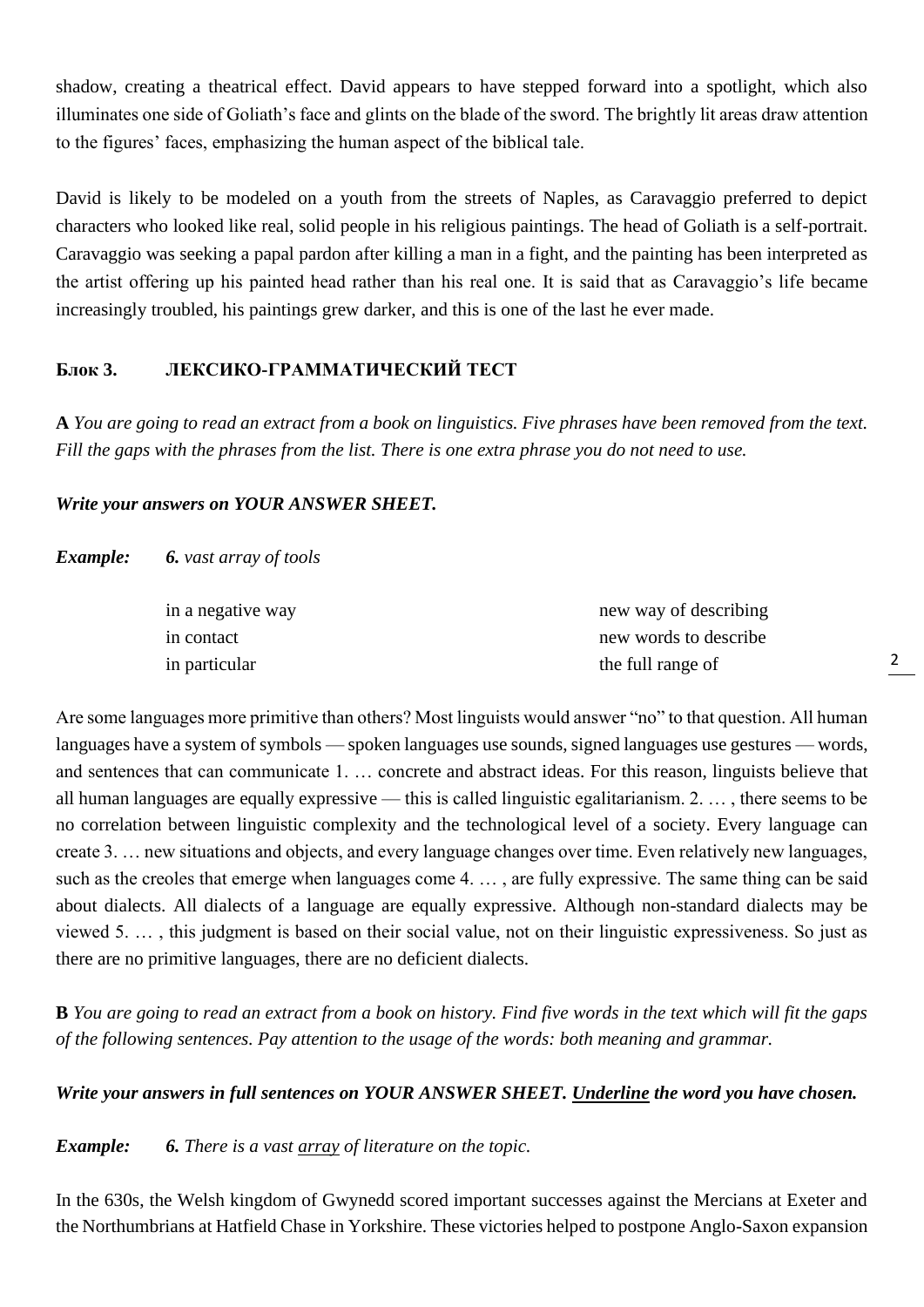for a century. Over time, however, the Welsh were forced back by Anglo-Saxon numbers and lost their more fertile lowlands. The economy and history of the Welsh would henceforth be a largely upland one.

- 1. Bicycles … over other forms of transport in towns.
- 2. They have agreed to … repayment of the loan to a future unspecified date.
- 3. The book is an … of a series of lectures given last year.
- 4. These plants need a moist … soil and a sheltered position.
- 5. In order for our bubble … to continue expanding, Americans must continue spending.

#### **Блок 4. СОЦИОКУЛЬТУРНЫЙ КОМПОНЕНТ**

*You are going to read an encyclopedic article on a famous artist. Using the information from the text or your background knowledge, explain why the works of art following the text could (or could not) be created by the said artist.* 

Banksy is an anonymous British graffiti artist known for his antiauthoritarian art, often done in public places.

Though Banksy's identity was well guarded, he came to notice as a freehand graffiti artist in 1993. Using stencils since 2000 to enhance his speed, he developed a distinctive iconography of highly recognizable images, such as rats and policemen, that communicated his antiauthoritarian message. With wry wit and stealth, Bansky merged graffiti art with installation and performance. In the 2003 exhibition *Turf War,* Bansky painted on the bodies of live pigs. At his *Crude Oils* exhibition in London in 2005, which featured altered replicas of the works of Claude Monet, Vincent van Gogh, and Edward Hopper, he released 200 live rats in the gallery.

In 2005 Banksy painted a wall on the Palestinian side of the West Bank; on the viewer's side, children play on a forelorn patch of earth, while through an apparent hole in the wall there is a scene of a perfect tropical beach. Banksy described himself as a "quality vandal," challenging the authority of political and art institutions on both the right and the left. In September 2006 his one-weekend Los Angeles warehouse installation *Barely Legal,* for which he decorated a live elephant, attracted large crowds despite a lack of publicity. In Bristol, Eng., in 2006 he depicted a naked man clinging to a windowsill on the side of a public family-planning clinic; local residents voted to keep the mural. In 2009 he staged a surprise show at the City Museum and Art Gallery in Bristol. It featured animatronics, oil paintings, and an old ice-cream truck.

Banksy's books—which include *Banging Your Head Against a Brick Wall* (2001), *Existencilism* (2002), and *Wall and Piece* (2005)—document his projects; iconic examples of his work, including a life-size image of two policemen kissing, were featured in the bleak futuristic film *Children of Men* (2006). Banksy directed the 2010 film *Exit Through the Gift Shop*, a documentary that ostensibly profiled the lives and work of the world's most talented graffiti artists. Critics were divided on the film, though, as some chose to accept it at face value while others saw it as a satire, with documentary subject and filmmaker-turned-street artist Thierry Guetta (who some theorized was an actor paid by Banksy or was, perhaps, Banksy himself) serving as a commentator on the commercialization of art.

Peter Gibson, a spokesman for Keep Britain Tidy, asserts that Banksy's work is simple vandalism, and Diane Shakespeare, an official for the same organisation, was quoted as saying: "We are concerned that Banksy's street art glorifies what is essentially vandalism."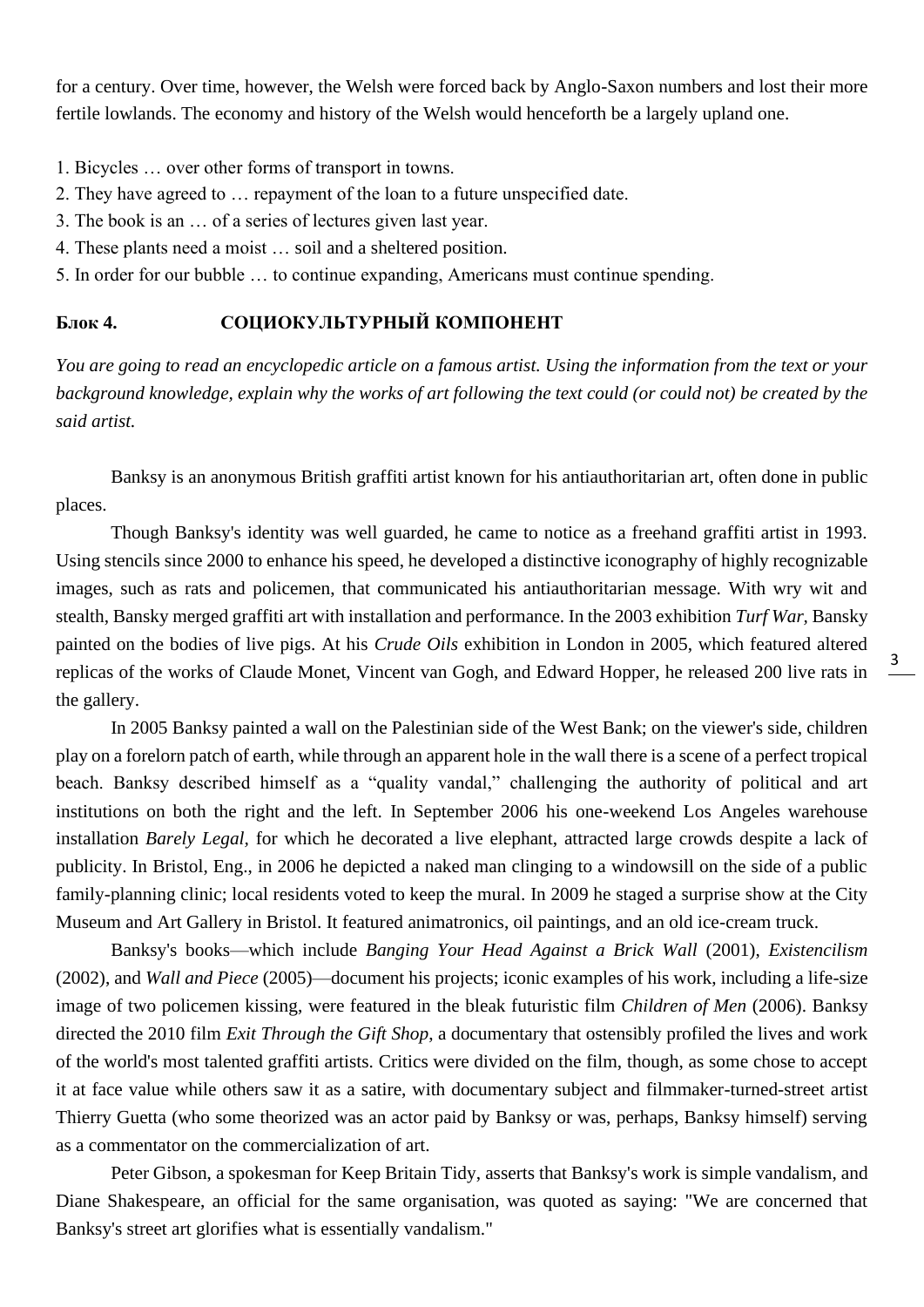Banksy has also been long criticised for copying the work of Blek le Rat, who created the life-sized stencil technique in early 1980s Paris and used it to express a similar combination of political commentary and humorous imagery. Blek has praised Banksy for his contribution to urban art, but said in an interview for the documentary Graffiti Wars that some of Banksy's more derivative work makes him "angry", saying that "It's difficult to find a technique and style in art so when you have a style and you see someone else is taking it and reproducing it, you don't like that."

Some have criticised the "obviousness" of Banksy's work and accused it of being "anarchy-lite" geared towards a middle class "hipster" audience. Much of this criticism came forward during his series of works in New York in 2013. Many New York street artists, such as TrustoCorp, criticised Banksy, and much of his work was defaced.

There exists a cult-like following for the artist. The ambiguity of his identity has drawn this group of followers. A concept, the "Banksy effect" has developed as a result of Banksy's artistic innovation. This term is in reference to the artist's ability to turn outsider art into the cultural mainstream. It was coined to reference the way in which Banksy's work has led to an increased interest in street art. Street art has been incorporated into being a part of culture and daily life. His work in turn, has questioned the authenticity of art and its creators, furthering the cultural debate that has existed for centuries.

In January 2011, he was nominated for the Academy Award for Best Documentary for *Exit Through the Gift Shop*. In 2014, he was awarded Person of the Year at the 2014 Webby Awards. In 2014, young adults from abroad named Banksy a British cultural icon in a list that included William Shakespeare, Queen Elizabeth II, David Beckham, The Beatles, Charlie Chaplin, J. K. Rowling, Elton John, and Adele.

Although he was increasingly famous, Banksy remained anonymous; his rare interviews were conducted via e-mail or with responses delivered by an altered voice on tape. He remained committed to street art, declaring that life in a city in which graffiti was legal would be "like a party where everyone was invited."

*Look at the following works of art. Could they be created by Banksy? Explain why/why not. Pay special attention to the message of the artwork.* Write **100-120 words**.

#### **Sample 1** Sample 2



WHY DOESN'T YOUR MAMMA WASH YOU WITH FAIRY SOAP?"

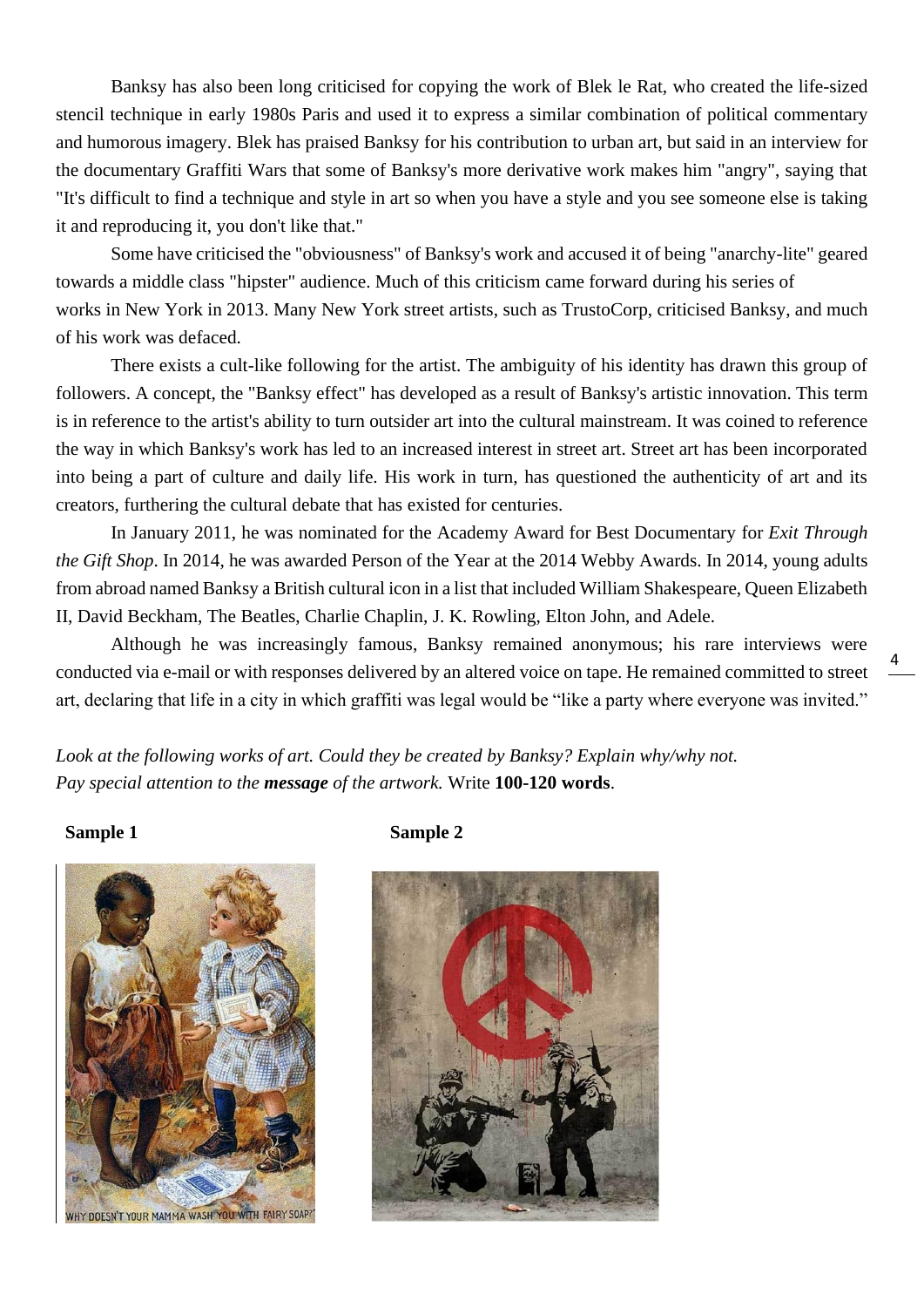#### **Блок 5. ЛЕКСИКО-ГРАММАТИЧЕСКИЙ ТЕСТ**

**A** *You are going to read an article on an invention. Five of the ten underlined parts of the sentences contain mistakes. Find them and write them out with the correct form following.*

#### *Write your answers on YOUR ANSWER SHEET.*

*Examples: 0. mouses – mice 00. to make – make* 

1. Simply putting, the fridge is the unsung hero of the modern world. This single invention 2. has put man on the moon by super-cooling spacecraft; it has air-conditioned cities in 3. the most inhospitable locations on Earth; it 4. has been eradicated diseases by the mass transportation of vaccines; it 5. is uncovering the origins of all life by ensuring the Large Hadron Collider doesn't explode; it has put women at the head of industry by helping them 6. break free from 7. the shackle of the home; and it allows exotic foods 8. reach us in perfect condition.

Today, a fridge is in more than 99% of British homes and around 100 million of them are sold worldwide annually. If you want to see the real impact of the refrigerator, the kitchen is just the beginning  $-9$ . look out the window and you'll see a whole world changed by it, from the food you eat, to the cities we live in and 10. the latter frontiers of science.

**B** *You are going to read an extract from a short story by H.Munro. Five words (pronouns, conjunctions, adverbs, articles, auxiliary and modal verbs) have been removed from the text. Insert one word in each gap.*

#### *Write your answers on YOUR ANSWER SHEET.*

#### *Example: 6. But*

The women of the party were just as keenly interested in the matter, and just as helplessly perplexed; even the mother of Clovis, who usually got good racing information from her dressmaker, confessed 1. … fancy free 2. … this occasion. Colonel Drake, who was professor of military history at a minor cramming establishment, was the only person who had a definite selection for the event, but as his choice varied every three hours he was worse 3. … useless 4. … an inspired guide. The crowning difficulty of the problem 5. … that it could only be fitfully and furtively discussed.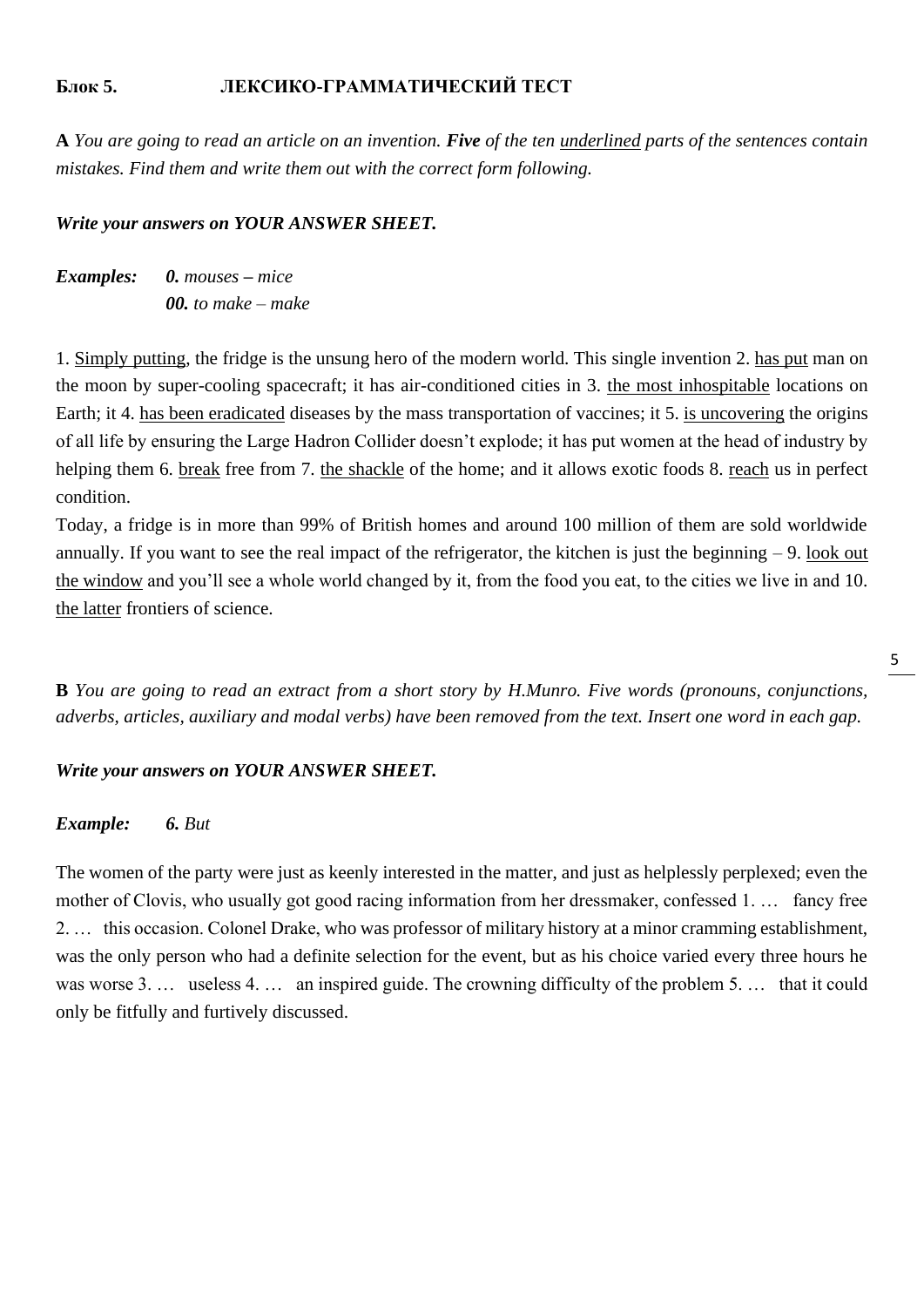## **Блок 6. ПРОДУЦИРОВАНИЕ ПИСЬМЕННОЙ РЕЧИ**

Read the following task and write **an essay**.

**Provide the comparison and contrast of how two book characters view an important theme/issue. The essay must contain references to particular titles of novels/stories/poems, etc. The chosen classic authors can belong either to the national (Russian) or international (world) literary movements.**

*Which two book characters represent opposing views on art?*

Paragraph 1, the introduction, must contain brief information on the chosen characters and books, the literary movement and the epoch they belong to as well as the scope of aspects to be analyzed.

Paragraphs 2 and 3 must contain the analysis of the chosen characters' views on the theme/issue under consideration. Each paragraph must start with the topic sentence (the main idea of the paragraph). Each paragraph must contain at least 2 examples/arguments supporting your analysis.

Paragraph 4, the conclusion, must contain your own perspective on the theme/issue.

Write **at least 300 words**.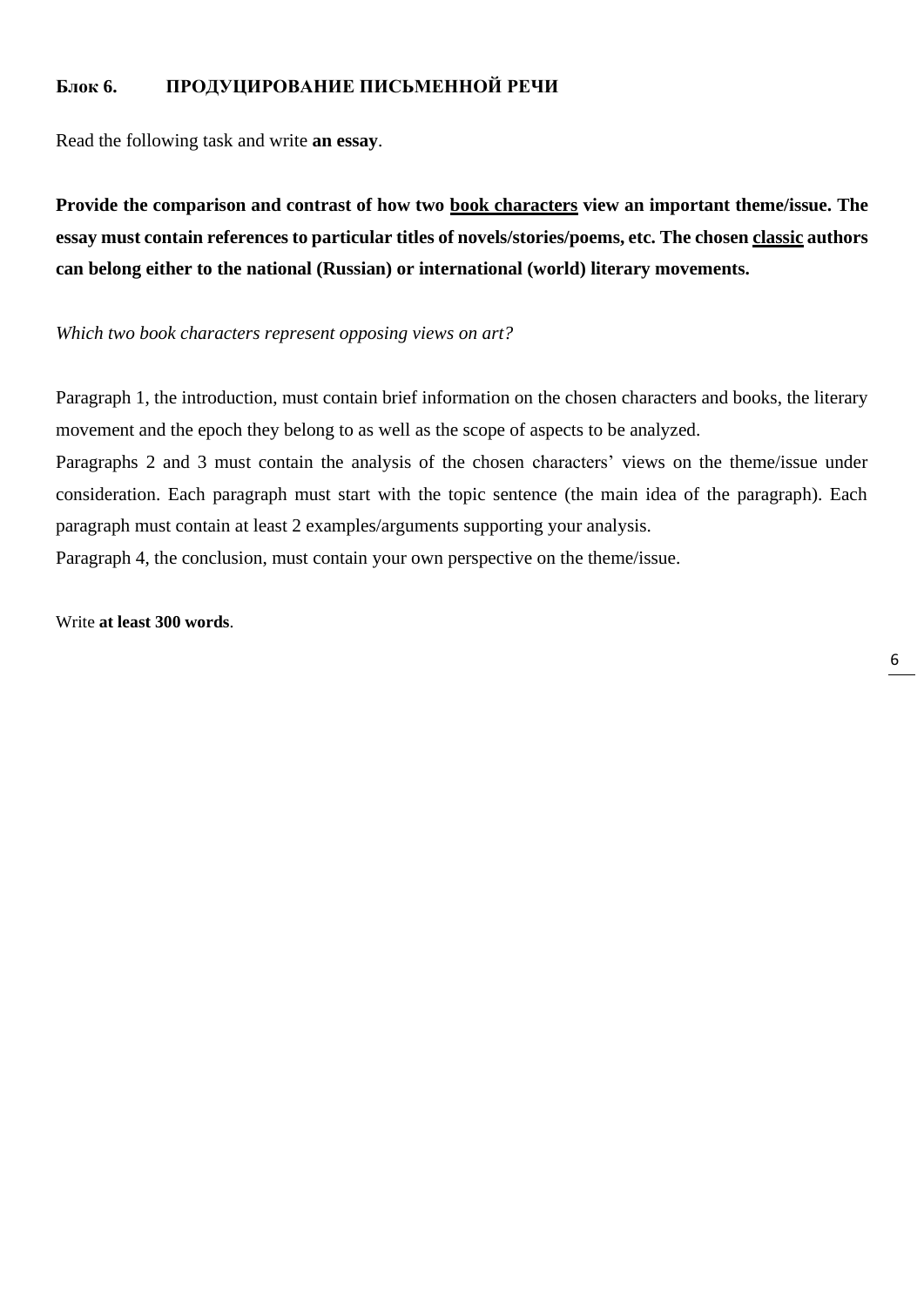## **Вариант 2**

## **Блок 1. ПОНИМАНИЕ УСТНОГО ТЕКСТА (АУДИРОВАНИЕ)**

**A** *You are going to listen to the description of a painting. Fill the gaps with three words – exactly the ones used in the guide – in the following statements. Do not use contracted forms. One number/figure counts as one word.*

#### *Write your answers on YOUR ANSWER SHEET.*

*Example: 6. an interesting species*

1. You have them standing in their ... .

2. So if you look above their hands there's ... and in it you can see a tiny little figure in red.

3. Oil paint ... that allows for huge amounts of detail.

4. You really get the sense that you could reach in and touch ... of the two figures' clothing, pet that dog and feel its fur, touch the hard wooden floor and the hard wooden clogs.

5. When I look at ... at the back I nearly imagine myself projected in the painting as well.

**B** *Listen to the recording once again. Make notes of the facts about the painting and be ready to compare it with another painting whose description is given in the following task. (See Блок 2)*

## **Блок 2. ПОНИМАНИЕ ПИСЬМЕННОГО ТЕКСТА (ЧТЕНИЕ)**

*You are going to read the description of a painting. Compare the subject, the composition, the techniques used, the style, the impression it creates and the overall message of the painting with those of the painting described in the listening task.*

*Write 5 sentences. Write 35-50 words in each sentence.*

*Do not quote the text: a copied sequence of 4 words and more is considered a quotation.*

The powerful realism of this double portrait, which stands taller than the average man, is startling. The ambassadors of the title are two distinguished young men posing against a rich emerald-green backdrop. Gazing directly out from the composition and shown full-length, each with an arm resting proprietorially on a what-not (a table with shelves for ornaments), they immediately engage our attention. Every detail of their clothing—and of the scentific, musical, and astronomical instruments arranged between them—has been immaculately depicted. The heavy, beautifully textured robes, the selection of objects, and the confident posture of both men testify to their powerful status, wealth, and learning; and both are less than 30 years of age.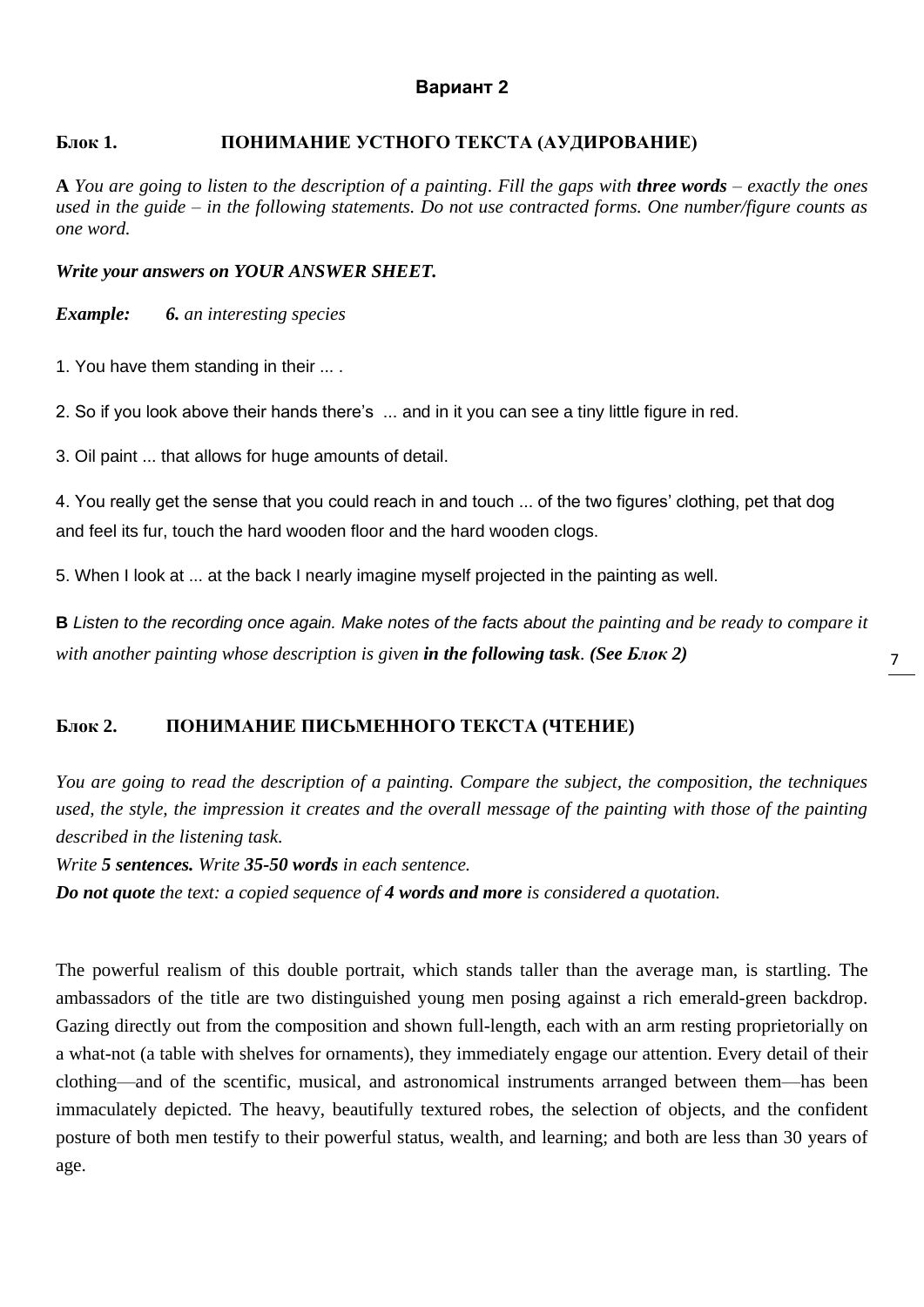Symbols and reference points Holbein portrayed his subjects in a realistic yet deeply respectful fashion. The Ambassadors, commissioned by Jean de Dinteville, the sumptuously attired man on the left, is one of his most magnificent works. De Dinteville, the young French Ambassador to the English Court of Henry VIII, is pictured with his friend, Georges de Selve, Bishop of Lavaur, during a visit to England in 1533 at a time of political and religious crisis in Europe. Holbein, who had left Switzerland in 1532, painted them in London, where they were on a difficult and ultimately unsuccessful mission to prevent Henry from severing ties with the Roman Catholic Church.

It was usual to portray learned men with their books and personal objects, but what makes this painting so remarkable is the extraordinary attention to detail and the amount of information it contains. The objects on the upper shelf on which de Dinteville and de Selve are leaning are scientific instruments, while those on the lower shelf indicate other intellectual and artistic pursuits, such as music. However, the most unusual element in the painting is the strange distorted disk, set at an angle in the foreground between the two men. It is a stretched-out skull that becomes recognizable when the painting is viewed from a point to the right. Holbein may have been displaying his technical abilities by incorporating this perspective device to emphasize the transitory nature of life. The youth of the sitters, their wealth and status, along with the precious objects in the painting must be seen in the context of this central reference to human mortality.

Holbein's double portrait is even more complex than it first appears. With its many, sophisticated symbols, it serves as a memorial to the two young ambassadors.

## **Блок 3. ЛЕКСИКО-ГРАММАТИЧЕСКИЙ ТЕСТ**

**A** *You are going to read an extract from a book on linguistics. Five phrases have been removed from the text. Fill the gaps with the phrases from the list. There is one extra phrase you do not need to use.*

#### *Write your answers on YOUR ANSWER SHEET.*

*Example: 6. vast array of tools*

| influence your thinking | shapes thought      |
|-------------------------|---------------------|
| pans out                | snowball effect     |
| shape your view         | superficial effects |

Some linguists have argued that the structure and form of your language can strongly 1. … and, through this, your whole worldview — how you perceive the world, how you analyze it, and how you act in it. For example, if your language has a certain set of color terms, this might affect how you classify objects based on color; if your language has a certain tense system, this might 2. … of time; or if your language has grammatical gender, so that certain objects are classed as male or female, it might even influence how you think about those objects. The idea that language 3. … is often called the Sapir-Whorf hypothesis. The Sapir-Whorf hypothesis has been extremely influential, but not all linguists think it really 4. … into that much. Forms of language such as color terms, tense, and noun-classification systems may have just 5. … on our worldview — or none at all.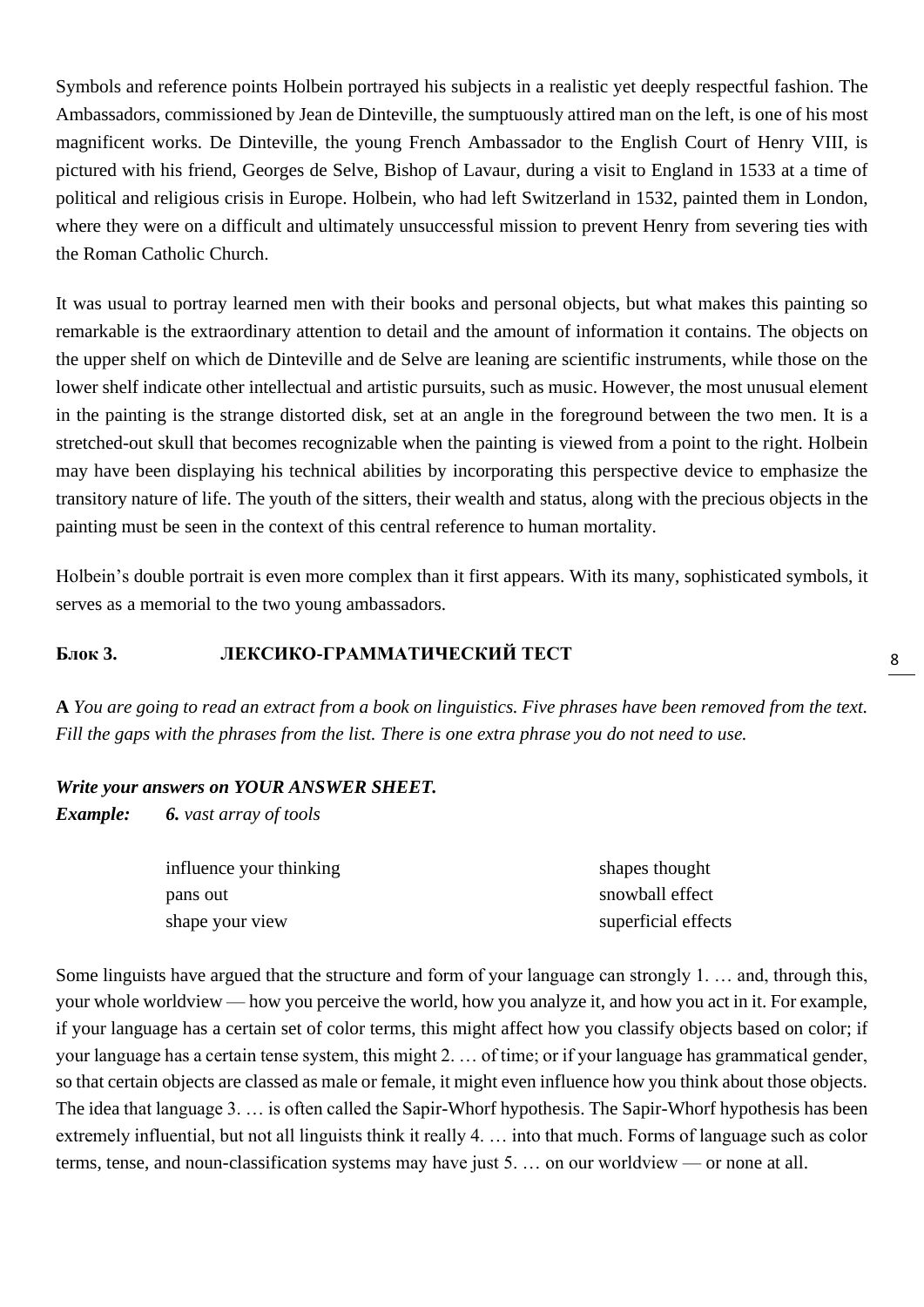**B** *You are going to read an extract from a book on history. Find five words in the text which will fit the gaps of the following sentences. Pay attention to the usage of the words: both meaning and grammar.* 

*Write your answers in full sentences on YOUR ANSWER SHEET. Underline the word you have chosen. Example: 6. There is a vast array of literature on the topic.*

The earliest Norman monarchs valued their French homelands more than their English acquisitions. When Duke William divided his lands amongst his sons, the eldest Robert received the prize cherry of Normandy. Robert's attempted invasion of England in 1101 and his poor government of Normandy gave Henry ample justification for intervention in the duchy. In 1106, Henry decisively routed Robert's forces, and Robert spent the remaining 28 years of his life as Henry's prisoner. However, by reuniting the Norman inheritance with his own name and lineage, Henry had linked the English Crown to France. Royal ambitions across the Channel henceforth distracted Henry's successors for the next four centuries.

- 1. The money will be spent on ... for the university library.
- 2. They believe they've got … evidence to convict her of the crime.
- 3. The Russian chess team … all the rest.
- 4. The large … from his aunt meant that he could buy his own boat.
- 5. This range of computers is very fast, but their … will be even faster.

#### **Блок 4. СОЦИОКУЛЬТУРНЫЙ КОМПОНЕНТ**

9 *You are going to read an encyclopedic article on a famous artist. Using the information from the text or your background knowledge, explain why the works of art following the text could (or could not) be created by the said artist.* 

Banksy is an anonymous British graffiti artist known for his antiauthoritarian art, often done in public places.

Though Banksy's identity was well guarded, he came to notice as a freehand graffiti artist in 1993. Using stencils since 2000 to enhance his speed, he developed a distinctive iconography of highly recognizable images, such as rats and policemen, that communicated his antiauthoritarian message. With wry wit and stealth, Bansky merged graffiti art with installation and performance. In the 2003 exhibition *Turf War,* Bansky painted on the bodies of live pigs. At his *Crude Oils* exhibition in London in 2005, which featured altered replicas of the works of Claude Monet, Vincent van Gogh, and Edward Hopper, he released 200 live rats in the gallery.

In 2005 Banksy painted a wall on the Palestinian side of the West Bank; on the viewer's side, children play on a forelorn patch of earth, while through an apparent hole in the wall there is a scene of a perfect tropical beach. Banksy described himself as a "quality vandal," challenging the authority of political and art institutions on both the right and the left. In September 2006 his one-weekend Los Angeles warehouse installation *Barely Legal,* for which he decorated a live elephant, attracted large crowds despite a lack of publicity. In Bristol, Eng., in 2006 he depicted a naked man clinging to a windowsill on the side of a public family-planning clinic; local residents voted to keep the mural. In 2009 he staged a surprise show at the City Museum and Art Gallery in Bristol. It featured animatronics, oil paintings, and an old ice-cream truck.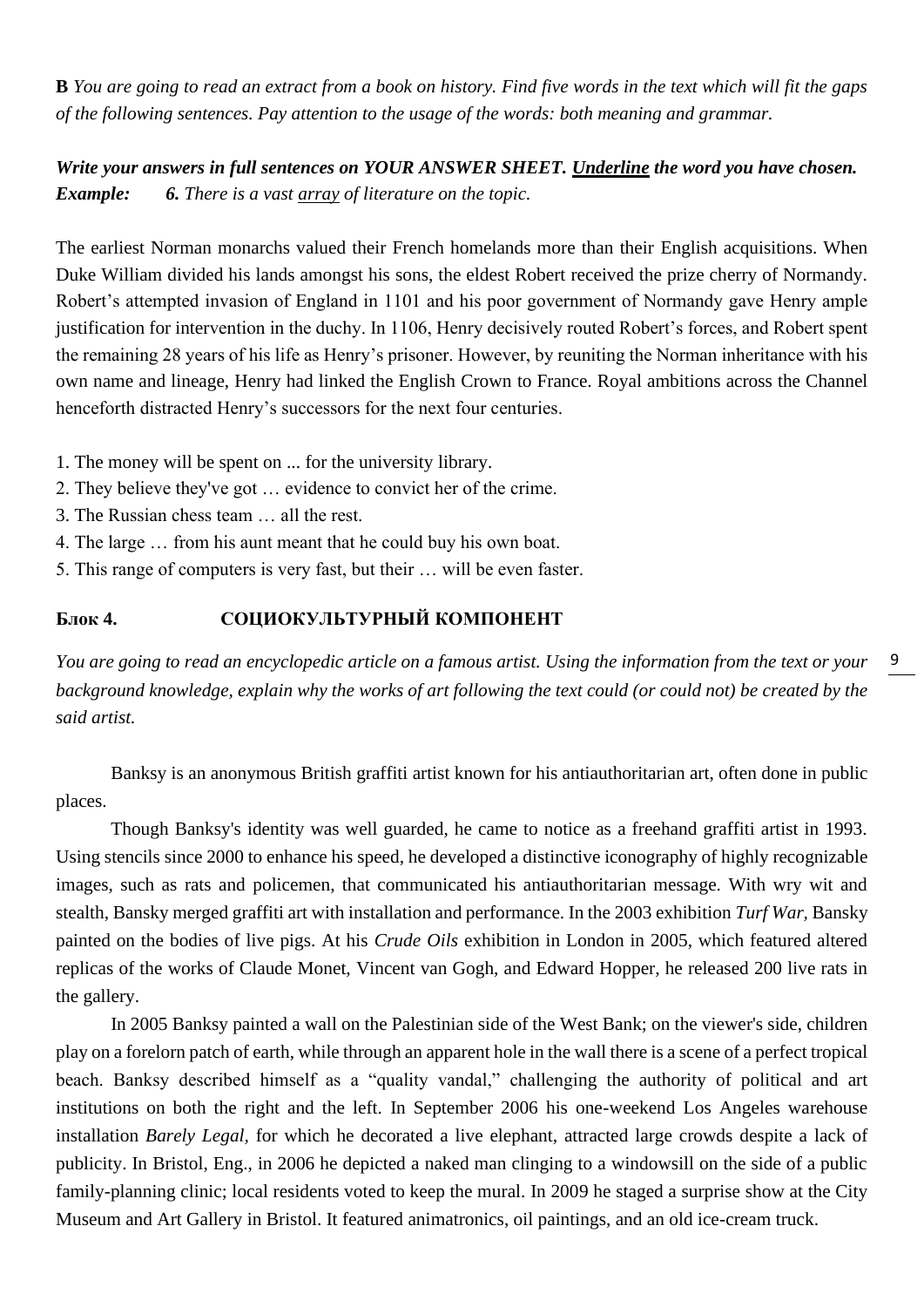Banksy's books—which include *Banging Your Head Against a Brick Wall* (2001), *Existencilism* (2002), and *Wall and Piece* (2005)—document his projects; iconic examples of his work, including a life-size image of two policemen kissing, were featured in the bleak futuristic film *Children of Men* (2006). Banksy directed the 2010 film *Exit Through the Gift Shop*, a documentary that ostensibly profiled the lives and work of the world's most talented graffiti artists. Critics were divided on the film, though, as some chose to accept it at face value while others saw it as a satire, with documentary subject and filmmaker-turned-street artist Thierry Guetta (who some theorized was an actor paid by Banksy or was, perhaps, Banksy himself) serving as a commentator on the commercialization of art.

Peter Gibson, a spokesman for Keep Britain Tidy, asserts that Banksy's work is simple vandalism, and Diane Shakespeare, an official for the same organisation, was quoted as saying: "We are concerned that Banksy's street art glorifies what is essentially vandalism."

Banksy has also been long criticised for copying the work of Blek le Rat, who created the life-sized stencil technique in early 1980s Paris and used it to express a similar combination of political commentary and humorous imagery. Blek has praised Banksy for his contribution to urban art, but said in an interview for the documentary Graffiti Wars that some of Banksy's more derivative work makes him "angry", saying that "It's difficult to find a technique and style in art so when you have a style and you see someone else is taking it and reproducing it, you don't like that."

Some have criticised the "obviousness" of Banksy's work and accused it of being "anarchy-lite" geared towards a middle class "hipster" audience. Much of this criticism came forward during his series of works in New York in 2013. Many New York street artists, such as TrustoCorp, criticised Banksy, and much of his work was defaced.

There exists a cult-like following for the artist. The ambiguity of his identity has drawn this group of followers. A concept, the "Banksy effect" has developed as a result of Banksy's artistic innovation. This term is in reference to the artist's ability to turn outsider art into the cultural mainstream. It was coined to reference the way in which Banksy's work has led to an increased interest in street art. Street art has been incorporated into being a part of culture and daily life. His work in turn, has questioned the authenticity of art and its creators, furthering the cultural debate that has existed for centuries.

In January 2011, he was nominated for the Academy Award for Best Documentary for *Exit Through the Gift Shop*. In 2014, he was awarded Person of the Year at the 2014 Webby Awards. In 2014, young adults from abroad named Banksy a British cultural icon in a list that included William Shakespeare, Queen Elizabeth II, David Beckham, The Beatles, Charlie Chaplin, J. K. Rowling, Elton John, and Adele.

Although he was increasingly famous, Banksy remained anonymous; his rare interviews were conducted via e-mail or with responses delivered by an altered voice on tape. He remained committed to street art, declaring that life in a city in which graffiti was legal would be "like a party where everyone was invited."

*Look at the following works of art. Could they be created by Banksy? Explain why/why not. Pay special attention to the message of the artwork.* Write **100-120 words**.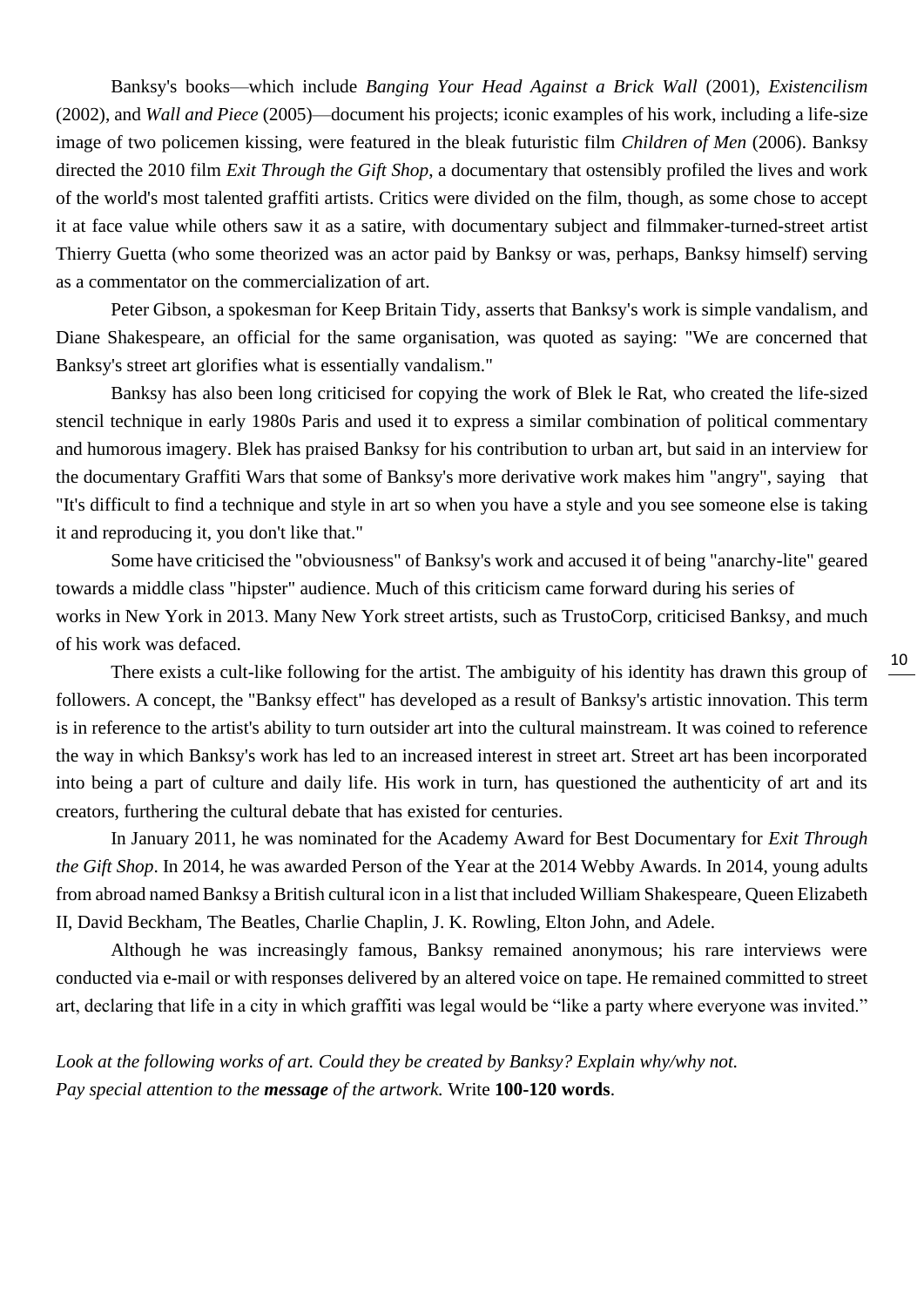#### **Sample 1** Sample 2



## **Блок 5. ЛЕКСИКО-ГРАММАТИЧЕСКИЙ ТЕСТ**

**A** *You are going to read an article on an invention. Five of the ten underlined parts of the sentences contain mistakes. Find them and write them out with the correct form following.*

## *Write your answers on YOUR ANSWER SHEET.*

*Examples: 0. mouses – mice 00. to make – make* 

11 One 1. pioneered Scottish scientific achievement announced in 1997 2. means we can now create copies of living things.

Dolly 3. a sheep is the world's most famous clone. She was created from an adult sheep cell at the Roslin Institute, now 4. part of Edinburgh University, and born in 1996. Dolly 5. was cloning to allow research into genetic diseases for which there is currently 6. not cure, but ethical questions arising 7. of her cloning have sparked 8. much debate. Dolly is just one of 9. the many ground breaking innovations that place one small nation at the forefront of inventions that 10. have shaped the modern world.

**B** *You are going to read an extract from a short story by E.A.Poe. Five words (pronouns, conjunctions, adverbs, articles, auxiliary and modal verbs) have been removed from the text. Insert one word in each gap.*

## *Write your answers on YOUR ANSWER SHEET.*

## *Example: 6. but*

It was clear that Lord Mountdrago, usually so quick and decided, at this moment did not know what to say. At 1. … he made up his mind to speak openly. 'My present work is important. The decisions that I have to make affect the country and even the peace of the world. It is necessary that my judgement 2. … be good and my brain clear. I consider 3. … my duty to rid myself of any cause of worry that may prevent this. The whole thing's so unimportant that I can hardly bring 4. … to trouble you with it. I'm afraid you'll just tell me not to be a fool and waste your valuable time. The fact is I've